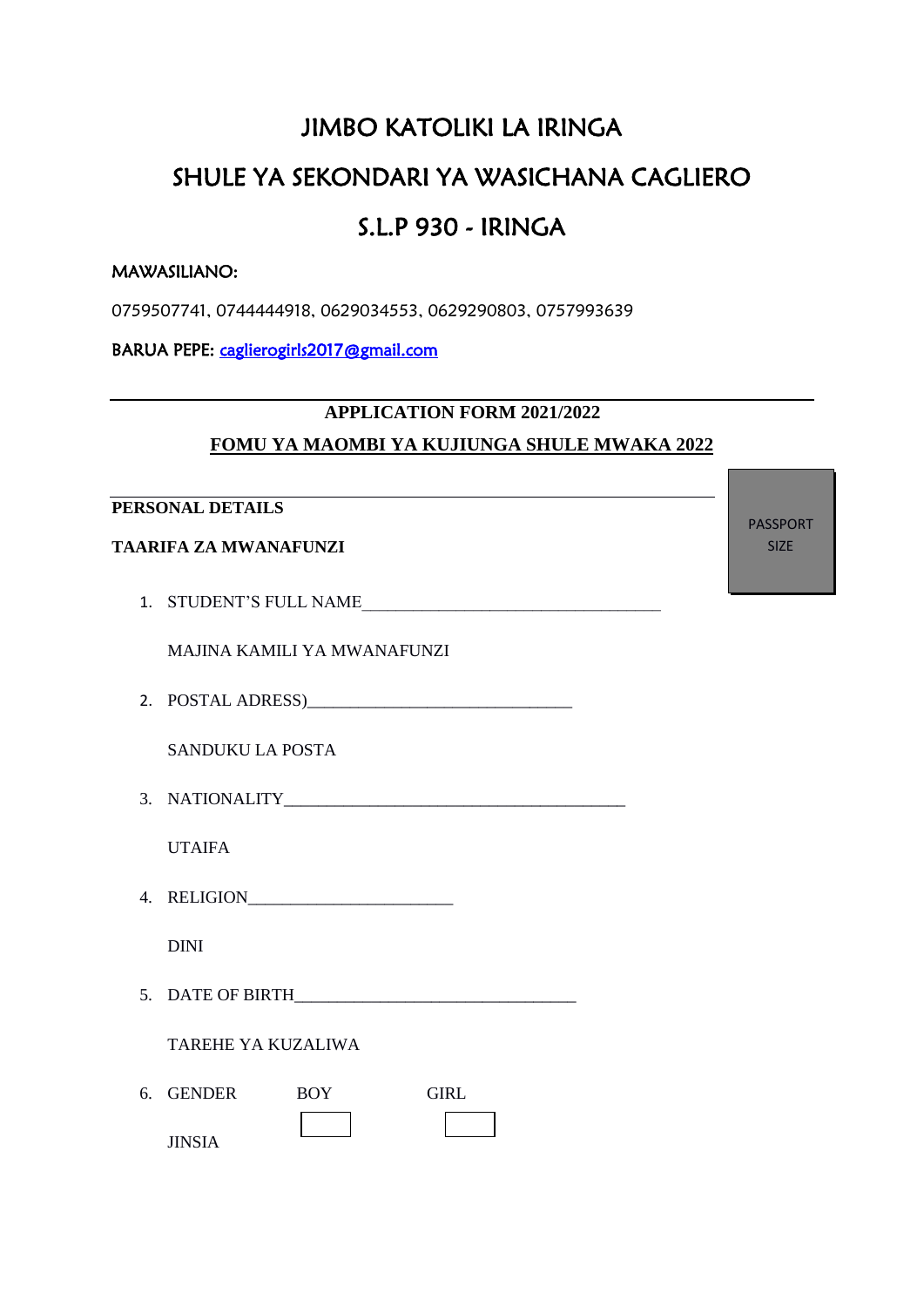#### **PARENTS/ GUARDIANS DETAILS TAARIFA ZA MZAZI/MLEZI**

**PARENT GUARDIAN NAME (FATHER) \_\_\_\_\_\_\_\_\_\_\_\_\_\_\_\_\_\_\_\_\_\_\_\_\_\_\_\_\_\_\_\_\_\_\_\_\_\_ JINA LA MZAZI/MLEZI**

| OCCUPATION/KAZI                |                               |  |
|--------------------------------|-------------------------------|--|
|                                |                               |  |
| DISTRICT/WILAYA__________      |                               |  |
|                                |                               |  |
|                                |                               |  |
|                                |                               |  |
| OCCUPATION/KAZI                |                               |  |
|                                | RESIDENCE/MAKAZI: STREET/MTAA |  |
|                                |                               |  |
| REGION/MKOA                    |                               |  |
| <b>CONTACTS/NAMBA YA SIMU:</b> |                               |  |

#### **NOTE THAT**

- 1. Entry examination will start at 8:00am up to 12:00 noon on the mentioned dates and days.
- 2. There shall be no excuse for lateness.
- 3. The results will be out after three days from the day you write interview.
- 4. For those who will be selected, will be notified by sms through parent's contacts.
- 5. Name of primary school completed grade seven JINA LA SHULE YA MSINGI ALIYOMALIZA DARASA LA SABA.
- 6. Your examination number Namba yako ya mtihani

#### **FOR OFFICE USE ONLY**

7. Your registration number Namba yako ya usajili\_\_\_\_\_\_\_\_\_\_\_\_\_\_\_\_\_\_\_\_\_\_\_\_\_\_\_\_\_\_\_

\_\_\_\_\_\_\_\_\_\_\_\_\_\_\_\_\_\_\_\_\_\_\_\_\_\_\_\_\_\_\_\_\_\_\_\_\_\_\_\_\_\_\_\_\_\_\_

#### **ADMISSION FORM**

- ➢ **PAY THROUGH CRDB BANK ACCOUNT NUMBER** 01J1070387900 **( CAGRIELO GIRLS SECONDARY SCHOOL)**
- ➢ **COST TSH. 20,000/=**